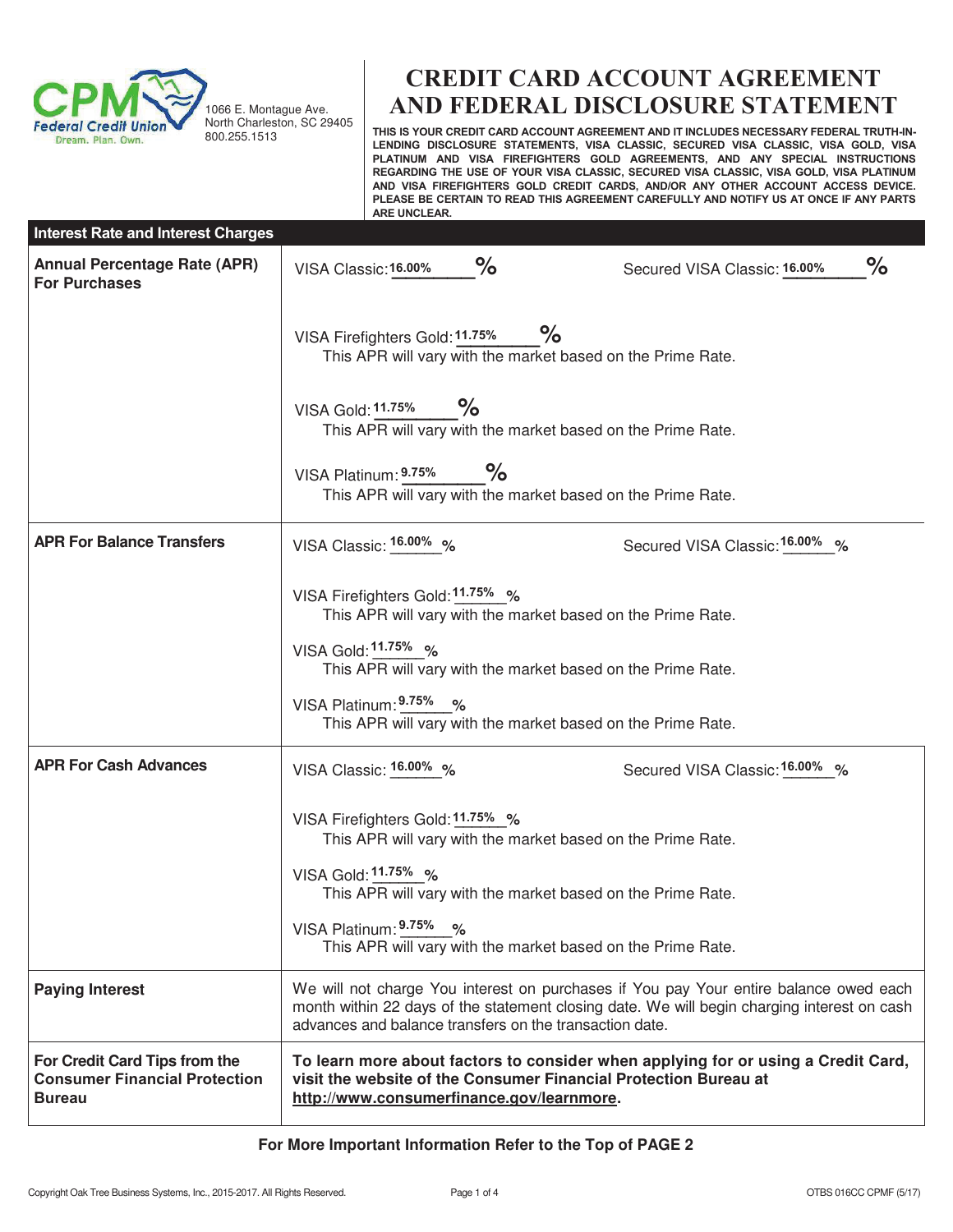| <b>Fees</b>                                          |                                                                                                                                        |
|------------------------------------------------------|----------------------------------------------------------------------------------------------------------------------------------------|
| <b>Transaction Fees</b>                              |                                                                                                                                        |
| Foreign Transaction                                  | 1.00% of each foreign currency transaction in U.S. Dollars.<br>1.00% of each U.S. Dollar transaction that occurs in a foreign country. |
| <b>Penalty Fees</b>                                  |                                                                                                                                        |
| <b>Returned Payment</b><br>$\bullet$<br>Late Payment | Up to \$25.00<br>Up to \$25.00                                                                                                         |

How We Will Calculate Your Balance: We use a method called "average daily balance (including new purchases)." See Your Account Agreement for details.

**Billing Rights:** Information on your rights to dispute transactions and how to exercise those rights is provided in Your Account Agreement.

## **For More Important Information Refer to PAGE 1**

**DEFINITIONS.** In this Agreement, the reference to "We," "Us," "Our," and "Credit Union" mean CPM FEDERAL CREDIT UNION. The words "You" and "Your" mean each person accepting this Agreement. If this is a joint Account, read singular pronouns in the plural. The words "Card" and "Credit Card" mean any VISA Classic, Secured VISA Classic, VISA Gold, VISA Platinum and VISA Firefighters Gold Credit Card issued to You by Us and any duplicates or renewals. The word "Account" means the VISA Classic, Secured VISA Classic, VISA Gold, VISA Platinum and VISA Firefighters Gold Credit Card Account established for You under this Agreement. "Convenience Check" means the special Account access devices that We may provide for Your use from time to time. If this is a joint Account, read singular pronouns in the plural. Convenience Checks mean the special Account access devices that We may provide for Your use from time to time.

\_\_\_\_\_\_\_\_\_\_\_\_\_\_\_\_\_\_\_\_\_\_\_\_\_\_\_\_\_\_\_\_\_\_\_\_\_\_\_\_\_\_\_\_\_\_\_\_\_\_\_\_\_\_\_\_\_\_\_\_\_\_\_\_\_\_\_\_\_\_\_\_\_\_\_\_\_\_\_\_\_\_\_\_\_\_\_\_\_\_\_\_\_\_

PROMISE TO PAY. You understand that the following terms and conditions constitute Our Agreement with You. You may request advances on Your Account through a variety of means which could include (but may not be limited to) telephonic requests, Convenience Checks, Credit Cards and the like. Regardless of the means by which any advance is made, You promise to pay Us all amounts charged to Your Account by You or by any user who has access to Your Account, with actual, apparent or implied authority for use of Your Account, including Finance Charges and other fees or charges described herein.

| <b>Feature Category</b>       |       | Variable Rate | Monthly              | <b>ANNUAL</b>          |
|-------------------------------|-------|---------------|----------------------|------------------------|
|                               | Index | Margin        | <b>Periodic Rate</b> | <b>PERCENTAGE RATE</b> |
| <b>VISA Classic</b>           |       |               | 1.33%                | 16.00%                 |
| <b>Secured VISA Classic</b>   |       |               | 1.33%                | 16.00%                 |
| <b>VISA Gold</b>              | 4.75% | 7.00%         | $0.98\%$             | 11.75%                 |
| <b>VISA Platinum</b>          | 4.75% | 5.00%         | 0.81%                | 9.75%                  |
| <b>VISA Firefighters Gold</b> | 4.75% | 7.00%         | $0.98\%$             | 11.75%                 |

**USE OF YOUR CARD.** You may use Your Card to buy goods and services in any place that it is honored and to get cash advances at participating financial institutions. You agree not to use Your Card for illegal transactions including, but not limited to, advances made for the purpose of gambling and/or wagering where such practices are in violation of applicable state and/or federal law.

**OTHER SECURITY**. Collateral (other than household goods or any dwelling) given as security for any other loan You may have with Us will secure all amounts You owe Us now and in the future if that status is reflected in the "Truth-in-Lending Disclosure" in any particular Agreement evidencing such debt.

**CONSENSUAL LIEN ON SHARES. You grant and consent to a lien on Your shares with Us (except for IRA and Keogh accounts) and any dividends due or to become due to You from Us to the extent You owe on any unpaid Credit Card balance.** 

**ACCOUNT RESTRICTIONS**. In order to receive and maintain a Secured VISA Classic Credit Card, You agree to give Us a specific pledge of shares which will be equal to the sum total of \$50.00 plus Your Credit Limit. In the event that You default on Your Secured VISA Classic Credit Card, We may apply these shares toward the repayment of any amount owed on such Account. You may cancel Your Secured VISA Classic Credit Card at any time by paying any amounts owed on such Account. To be certain that Your entire balance and all advances are paid, any shares pledged may not be available to You for 30 days after You have cancelled and any outstanding balance is paid in full.

**LINE OF CREDIT LIMITS.** You will be notified of each specific Credit Limit for each Feature Category for which You are approved. Unless You are in default, any Credit Limits established for You will generally be self-replenishing as You make payments.

ŗ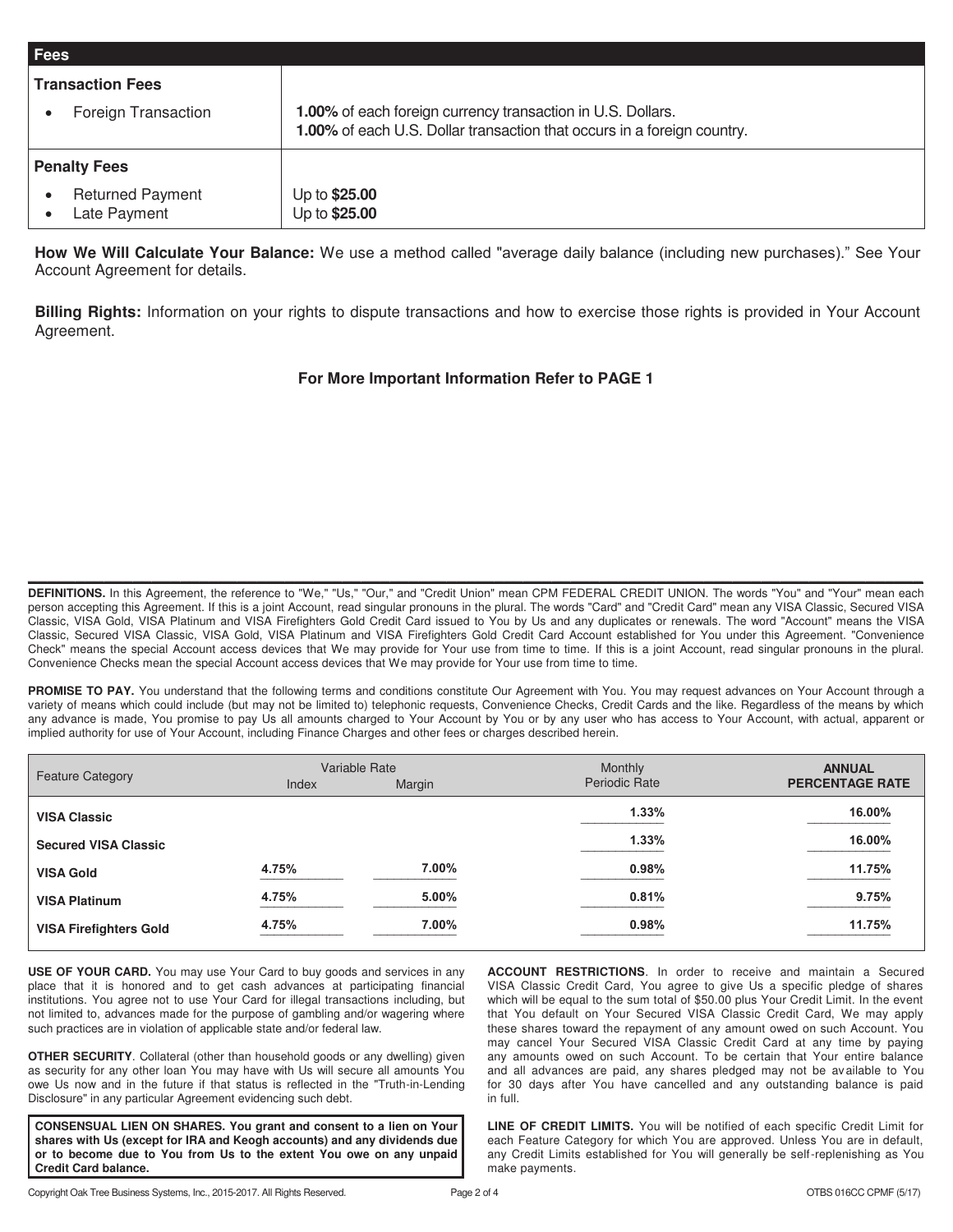You will keep Your unpaid balance within Your Credit Limit set by Us, and You will pay any amount over Your Credit Limit on Our demand whether or not We authorize the advances which caused You to exceed Your Credit Limit. Even if Your unpaid balance is less than Your Credit Limit, You will have no credit available during any time that any aspect of Your Account is in default.

**JOINT ACCOUNTS.** Each Borrower will be responsible, jointly and severally, for the repayment of any amounts owed. If any Account access device, such as a Personal Identification Number (PIN) is requested and approved, You understand that any such Account access device(s) will be mailed only to the primary Borrower at the address that We have on file for You. We may refuse to follow any instructions which run counter to this provision.

**MINIMUM MONTHLY PAYMENTS (PAYMENT SCHEDULE).** Though You need only pay the Minimum Monthly Payments, You understand that You have the right to repay at any time without penalty. You also understand that You will only be charged periodic Finance Charges to the date You repay Your entire balance. You may make larger payments without penalty. Any partial payment or prepayment will not delay Your next scheduled payment. All payments to Us must be in lawful money of the United States. We may apply each payment to whichever Feature Category We wish. Except as required by law, We may apply payments at Our discretion. Any unpaid portion of the Finance Charge will be paid by subsequent payments and will not be added to Your principal balance. You understand that any delay in the repayment of Your unpaid balance will increase Your periodic Finance Charges and any acceleration in the repayment of Your unpaid balance will decrease Your periodic Finance Charges.

VISA Classic, Secured VISA Classic, VISA Gold, VISA Platinum and VISA Firefighters Gold Minimum Payments will be an amount equal to 2.00% of Your new unpaid VISA Classic, Secured VISA Classic, VISA Gold, VISA Platinum or VISA Firefighters Gold balance at the end of each billing cycle, subject to the lesser of \$10.00 or Your balance, plus any portion of the Minimum Payments shown on prior statement(s) which remains unpaid, plus any amount that exceeds Your approved Credit Limit.

You may, by separate agreement, authorize Us to charge Your payment directly to Your share or share draft account.

**FINANCE CHARGES.** In the case of any transactions under Your Account, the balances subject to the periodic Finance Charge are the average daily transactions balances outstanding during the month (including new transactions). To get the average daily balance, We take the beginning balance of Your Account each day, add any new purchases, balance transfers, cash advances, debit adjustments or other charges and subtract any payments, credits and unpaid Finance Charges. This gives Us the daily balance. Then, We add up all the daily balances for the billing cycle and divide them by the number of days in the billing cycle. The Finance Charge for a billing cycle is computed by multiplying the average daily balance subject to a Finance Charge by the Monthly Periodic Rate.

We will mail Your periodic statement 22 days prior to the due date each month. You can avoid Finance Charges on purchases by paying the full amount of the entire balance owed each month by the payment due date. Otherwise, the new balance of purchases, and subsequent purchases from the date they are posted to Your Account, will be subject to a Finance Charge. Balance transfers and cash advances are always subject to a Finance Charge from the later of the date they are posted to Your Account or from the first day of the billing cycle in which the transaction is posted to Your Account.

**VARIABLE RATE (EXCEPT VISA CLASSIC AND SECURED VISA CLASSIC).** All advances are subject to a Variable Rate which is based on the highest Prime Rate as published in the money rates section of The Wall Street Journal in effect on the last calendar day of each month of each year ("Index") plus Our Margin. The Index plus the Margin equals the Interest Rate. Changes in the Index will cause changes in the Interest Rate on the 1st day of the billing cycle that immediately follows any such change in the Index. Increases or decreases in the Interest Rate will cause like increases or decreases in the Finance Charge and will affect the number of Your regularly scheduled payments. Your Interest Rate will never be greater than 18.00% and will apply to Your remaining principal balance. If the Index becomes unavailable, We may select another Index and Margin which would result in a substantially similar Interest Rate.

**LATE CHARGE.** If Your payment is 1 or more days late, You will be charged the lesser of: (a) \$25.00; or (b) the amount of the minimum payment due.

**FOREIGN TRANSACTIONS.** For transactions initiated in foreign countries and foreign currencies, the exchange rate between the transaction currency and the billing currency (U.S. dollars) will be: (a) a rate selected by VISA from the range of rates available in wholesale currency markets for the applicable central processing date, which rate may vary from the rate VISA itself receives; or (b) the governmentmandated rate in effect for the applicable central processing date. For transactions that are initiated in a foreign currency, You will be charged 1.00% of the final settlement amount. For transactions occurring in foreign countries and initiated in U.S. Dollars, You will be charged 1.00% of the final settlement amount.

**OTHER FEES AND CHARGES.** You will be charged the following fees associated with the use of Your Card: (a) the lesser of \$25.00 or the required minimum payment amount for the returned payment for any check (or other negotiable instrument used for payment) which is returned unpaid; (b) \$5.00 for each replacement Card You request (\$55.00 if You request the Card be replaced on an expedited basis); (c) \$35.50 for each new Card that You request be issued on an expedited basis; (d) \$2.00 for each copy of a statement or document that You request; and (e) \$50.00 each time We determine it is necessary to recover and/or recapture a Card.

**PERIODIC STATEMENTS.** On a regular basis, You will receive a statement showing all transactions on Your Account including amounts paid and borrowed since Your last statement. We will mail You a statement each month in which there is a debit or credit balance or when a Finance Charge is imposed. We need not send You a statement if We feel Your Account is uncollectible or if We have started collection proceedings against You because You defaulted. EACH STATEMENT IS DEEMED TO BE A CORRECT STATEMENT OF ACCOUNT UNLESS YOU ESTABLISH A BILLING ERROR PURSUANT TO THE FEDERAL TRUTH-IN-LENDING ACT.

**OUR RESPONSIBILITIES TO HONOR CONVENIENCE CHECKS.** We are under no obligation to honor Your Convenience Checks if: (1) by paying a Convenience Check, You would exceed Your Credit Limit; (2) Your Cards or Convenience Checks have been reported lost or stolen; (3) Your Account has been cancelled or has expired. If a postdated Convenience Check is paid and, as a result, any other Convenience Check is returned unpaid, We are not responsible for any resulting loss or liability.

**DEFAULT.** You will be in default if: (a) You do not make any payment or perform any obligation under this Agreement, or any other agreement that You may have with Us; or (b) You should die, become involved in any insolvency, receivership or custodial proceeding brought by or against You; or (c) You have made a false or misleading statement in Your credit application and/or in Your representations to Us while You owe money on Your Account; or (d) A judgment or tax lien should be filed against You or any attachment or garnishment should be issued against any of Your property or rights, specifically including anyone starting an action or proceeding to seize any of Your funds on deposit with Us; and/or (e) We should, in good faith, believe Your ability to repay Your indebtedness hereunder is or soon will be impaired, time being of the very essence.

Upon any occurrence of default, We may, to the extent permitted by law, cancel Your rights under this Agreement, require the return of all access devices and, except as provided in the next sentence, declare the entire balance of every Feature Category of Your Account immediately due and payable, without prior notice or demand. If Your default consists of a failure to make payments as required, We may exercise our right to accelerate Your debt and enforce our rights with respect to any Collateral only after We have provided You notice of Your right, if any, to cure the default, and You fail to cure the default within the time period specified in Our notice to You.

**COLLECTION COSTS.** In the event collection efforts are required to obtain payment on this Account, to the extent permitted by law, You agree to pay all court costs, private process server fees, investigation fees or other costs incurred in collection and reasonable attorneys' fees incurred in the course of collecting any amounts owed under this Agreement or in the recovery of any Collateral. Pursuant to SC ST § 37-3- 404, the attorneys' fees under this section are payable if Your unpaid debt is referred to an attorney that is not a salaried employee of the Credit Union and shall not exceed fifteen percent (15.00%) of the unpaid debt after default.

**ENFORCEMENT.** We do not lose Our rights under this or any related agreement if We delay enforcing them. We can accept late payments, partial payments or any other payments, even if they are marked "paid in full" without losing any of Our rights under this Agreement. If any provision of this or any related agreement is determined to be unenforceable or invalid, all other provisions remain in full force and effect.

**NOTIFICATION OF ADDRESS CHANGE.** You will notify Us promptly if You move or otherwise have a change of address.

**CHANGE IN TERMS.** We may change the terms of this Agreement by mailing or delivering to You written notice of the changes as prescribed by the Federal Truth-In-Lending Act. To the extent permitted by law, the right to change the terms of this Agreement includes, but is not limited to, the right to change the periodic rate applicable to Your unpaid balance and/or future advances.

**DEBT PROTECTION.** Debt protection is not required for any extension of credit under this Agreement. However, You may purchase any debt protection available